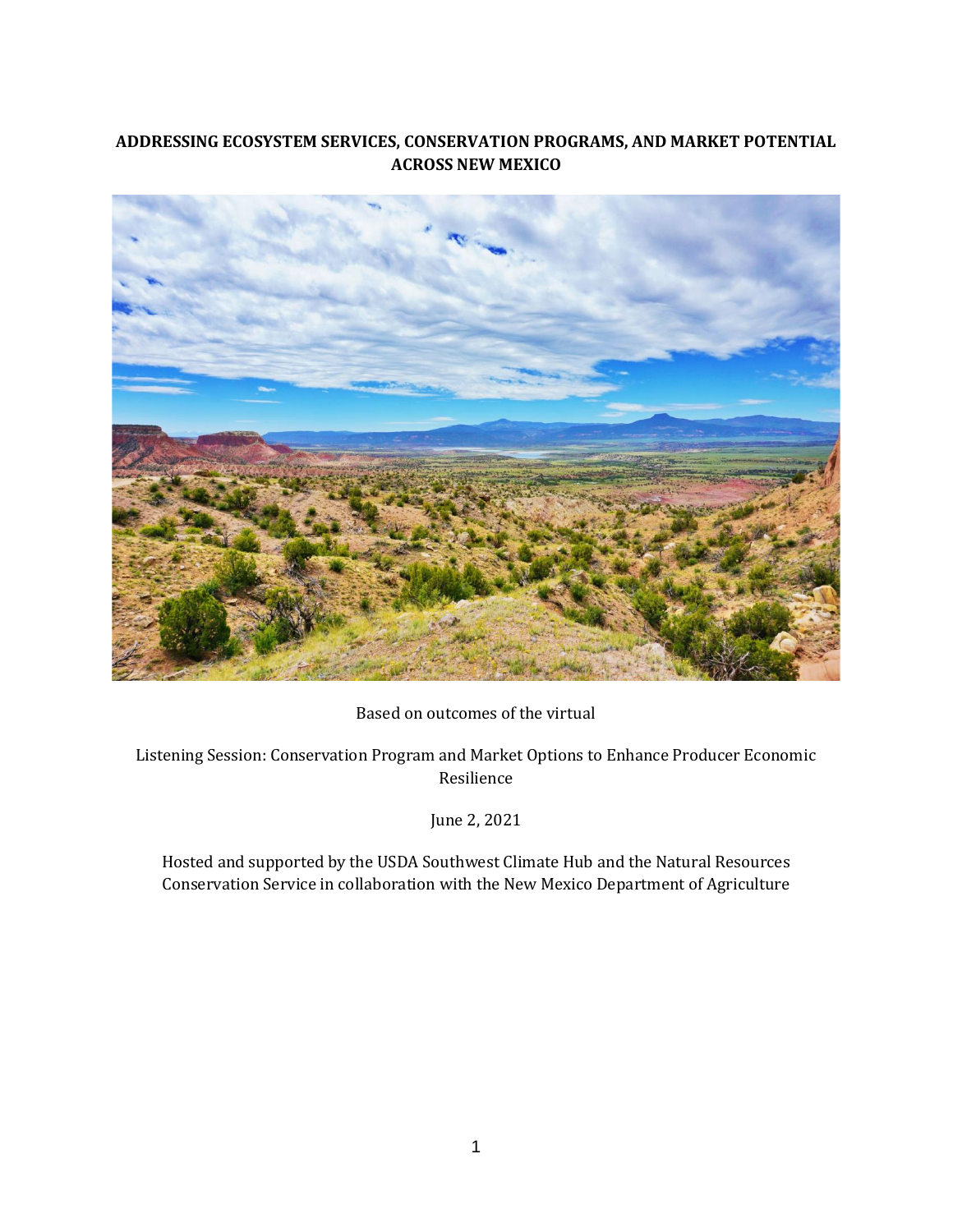#### **INTRODUCTION**

In June 2021, the USDA Southwest Climate Hub (SWCH) hosted a virtual listening session, *Conservation program and market options to enhance producer economic resilience*. The session was part of a project of the SWCH and supported by the New Mexico Department of Agriculture working lands group to assess New Mexico's (NM) existing carbon pools, variability across different land-use types and available estimation tools.

#### **Literature Synthesis and Tool Evaluation**

While there are existing tools to estimate the carbon storage potential of different land types and management actions, they are often at a national scale and may not adequately incorporate the nuances of land management and potential at local scales, especially in the arid or semiarid Southwest. At the same time, there is a continued need to estimate and document the carbon sequestration potential of differing lands to minimize greenhouse gas emissions. Burgeoning efforts to establish a carbon bank and provide financial incentives for carbon sequestration compound the need to adequately estimate carbon sequestration, as well as the sequestration potential of differing land use and management.

The first step in the project was the literature synthesis of our knowledge regarding the existing carbon stocks. The second step was to evaluate the utility of existing tools in adequately assessing current and management-related changes in carbon storage potential to allow for an evaluation of trade-offs regarding carbon storage as compared with other management options. The goal of the project was to enhance producers' ability to evaluate current carbon stores and future carbon sequestration

potential on NM lands to support economic and environmental land management decision-making. This project resulted in a succinct literature review of soil and biomass carbon in NM, soil carbon stock estimates per land-use type, and a compilation of existing sequestration tools.

#### **Listening Session**

The virtual listening session provided an opportunity to share the findings and key takeaways of the project with producers and land managers while offering a space for discussion and input. The goals of this listening session were to:

- 1. Discuss carbon in soils and plants in NM
- 2. Hear about past conservation programs and carbon and ecosystem services markets
- 3. Identify information used and needed to decide if participation in a carbon (or other) market would be a valueadded income opportunity.

We convened agricultural professionals from across the state of NM including producers, land managers, NRCS field office personnel, conservation district members, and county extension agents. Presentations detailed results from the literature synthesis, analysis of existing carbon estimation tools, conservation program and market history in the U.S., Chicago Climate Exchange (CCX) participant perspective, and NRCS technical assistance and programs. Throughout the listening session, participant interaction was encouraged through engagement activities including chat box questions and discussion sessions. These questions spurred conversation and highlighted knowledge gaps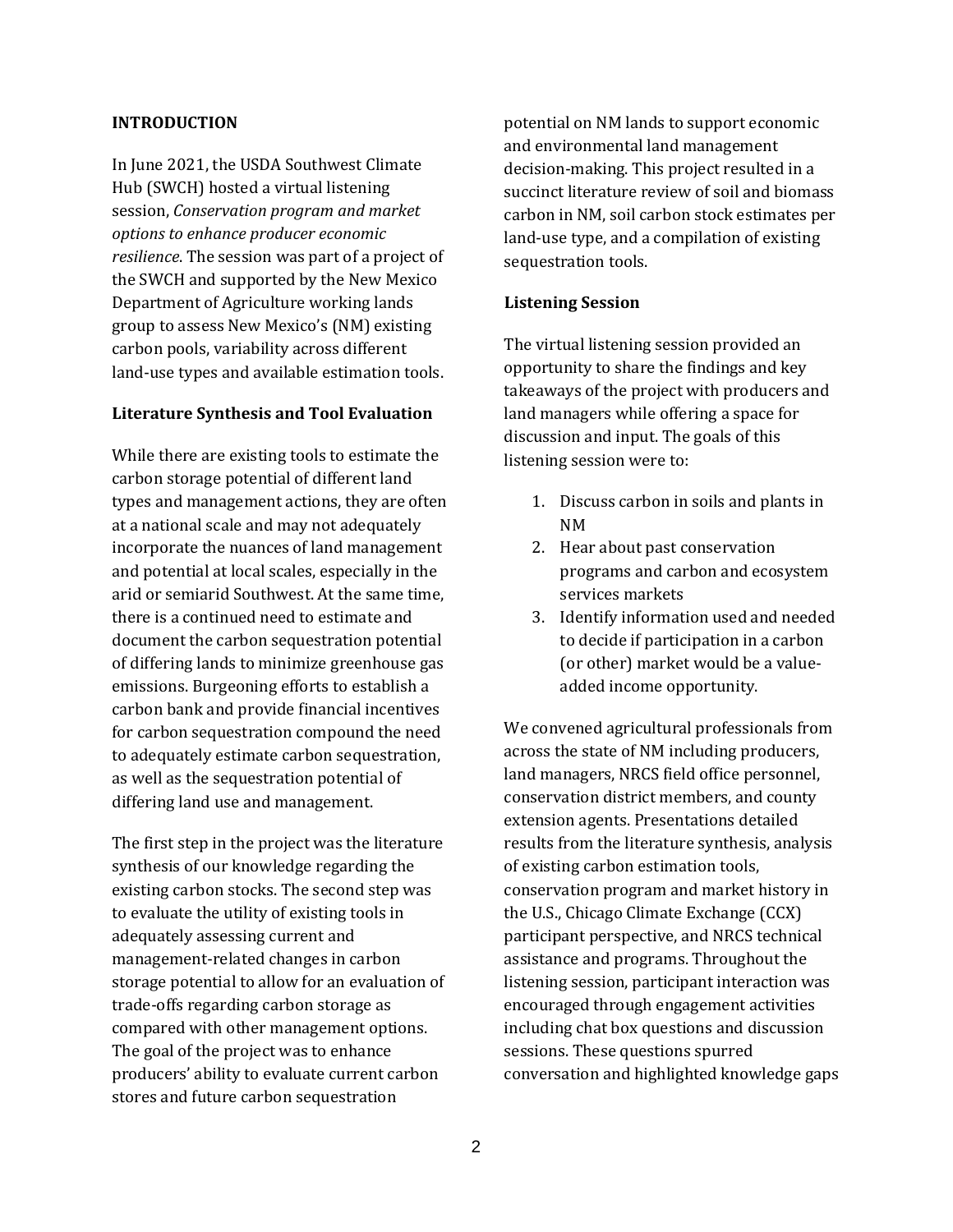and participant expectations and interest in a potential ecosystem service market.



**Figure 1.** Visualization of participant responses to the question: *What do you hope to gain from this listening session?*

## **DISCUSSION QUESTIONS**

The following questions were posed to the participants and initiated discussion.

*Discussion Question: What are some creative options for a monitoring program to gather information about carbon, precipitation, etc.?*

Participant answers to this question ranged from digging more holes in the soil to creating large-scale producer-researcher collaboration initiatives. Although digging more holes sounds like a simple solution, significant funding and workforce development would be necessary to precisely sample soil and measure soil carbon across the state. Other ideas included citizen science and incentivized programs for DIY monitoring. The overall impression was that more data needs to be collected state-wide and the

effort would require dedicated producerresearcher collaboration and considerable resources.

*Discussion Question: What is needed to make a carbon or ecosystem services market viable in NM?*

To make a carbon market viable in NM, participants responded with the necessity of more precise data collection, more extensive research of what carbon is currently available, and full transparency in the potential market process. Others mentioned the arid low-productivity Southwest U.S. might not be the most viable landscape for a carbon market and we should possibly consider other ecosystem service markets.

*Discussion Question: What are some things producers need before deciding to participate in a carbon market or conservation program?*

Participants mentioned there should be a consideration of the significant input and commitment required for implementing conservation practices and how they will complement farming and ranching operations. Producers with experience in carbon markets suggest their peers should consider the economic portfolio of conservation practices before participating and markets must be viable enough to meet producer needs. Producers stated that before committing to a market program, it is important to read all the terms of the contract and think through all the "what if's".

## **PARTICIPANT QUESTIONS**

The following questions were asked by participants and answered by presenter Dr. Joel Brown.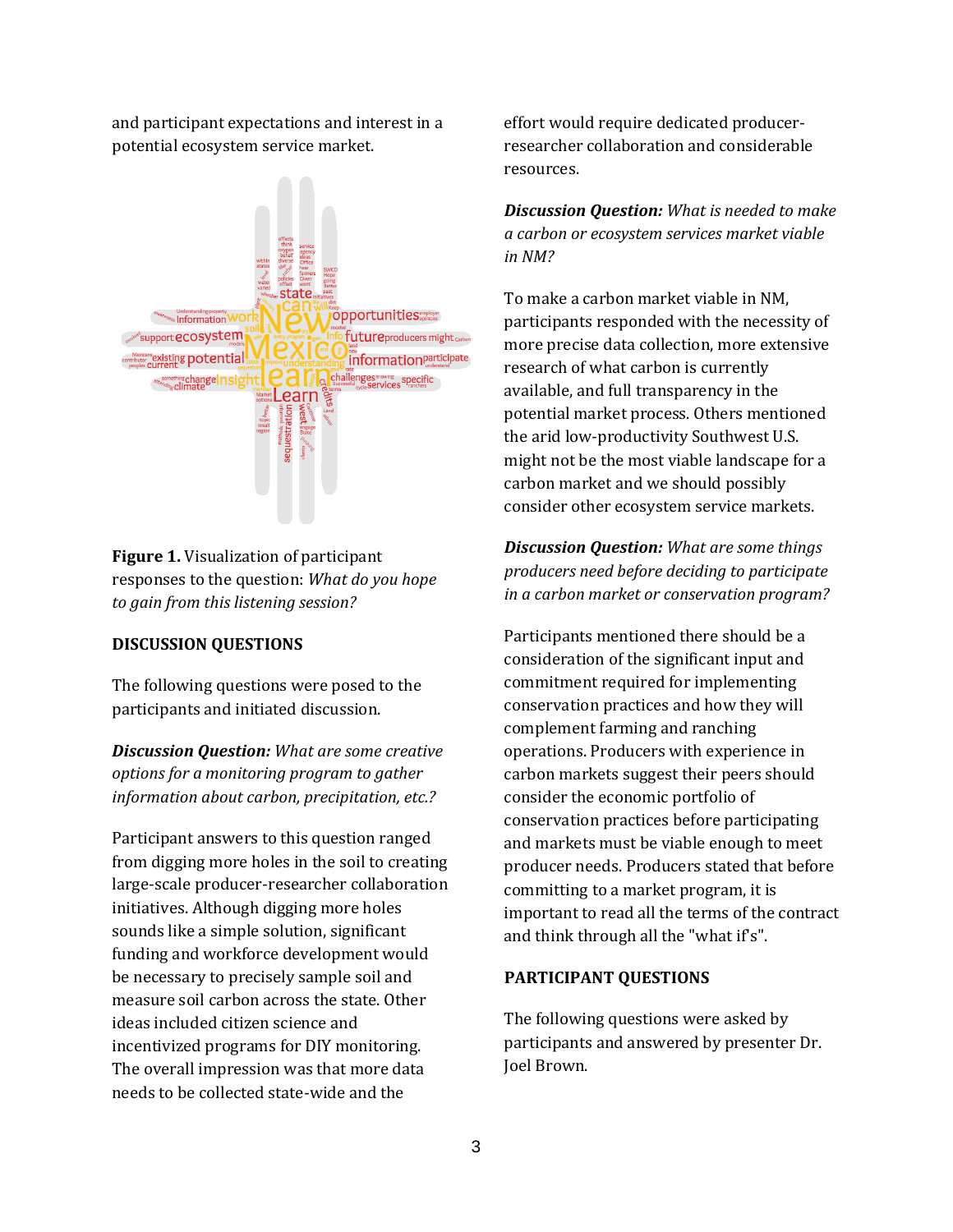**Q:** Does the stocking rate take into consideration management type? For example, research by Dr. Richard Teague (Texas A&M University) indicates that AMP grazing (Adaptive Multi-Paddock grazing) can support substantially more animals on the land while building soil carbon. **A:** No management type will overcome stocking rate. The scientific community is having difficulty reproducing the results from the research out of Northeast Texas. There are many studies in Cheyenne, Wyoming (climatically similar to eastern NM) on multipaddock grazing that do not support those findings.

**Q:** Will producers have to reimburse money they were paid from a potential carbon market, if a natural disaster occurs on their farm or ranch, for example drought or wildfire that releases carbon? **A:** CCX dealt with natural disaster risk by using a predetermined discount factor. They developed a price that takes risk into account then put the risk on the aggregators, so the producers did not own the risk. Aggregators would need to have a portfolio big enough to take on the risk by distributing projects around the landscape.

**Q:** What is the amount of Carbon Dioxide  $(CO<sub>2</sub>)$  lost to the atmosphere with burning and is it replaced by the grass that comes back? **A:** Herbaceous material turns over every few years so in the longer term burning grasses does not contribute to  $CO<sub>2</sub>$ . Burning can speed up the cycle, but the grass that grows back in the following growing season will make up for the losses to fire. However, trees and shrubs are a different story. When forests burn, you see the biomass carbon burning. The amount of carbon lost will depend on the forest type and fire type. For example, in ponderosa pine and dry mixed

conifer forest, a surface fire will not remove all the carbon in a forest stand, and the time to carbon recover in regrowth is fairly short, however if you have a stand replacing fire or canopy fire like the Los Conchas then you do indeed lose all the carbon stored in the forest to combustion.

## **NEW MEXICO CATTLE GROWERS' ASSOCIATION MEETING**

Dr. Joel Brown, co-lead of the USDA Southwest Climate Hub, presented *Prospect of Market Based Carbon Sequestration on New Mexico Range Lands* at the New Mexico Cattle Growers' mid-year meeting on June 7th, 2021. After his presentation, there was time for questions and a brief discussion.

*Question: What is the role of planting more trees in response to climate change and sequestering more carbon?* 

Dr. Brown responded with the answer that planting more trees is beneficial if you live in a forest. One of the biggest risks to climate functioning is the loss of rainforest. We have lost a lot of trees in these forests and planted pastures in their place which has a significant effect on the global dynamic, releasing carbon into the atmosphere and a hydrologic effect on trees cycling water. However, prairies and grasslands, are just as endangered as forests. Grasslands are endangered by shrub invasion which does not increase soil carbon, decreases the quality of habitat, water quality, and increases fire occurrence. Historically, trees are not part of rangelands, you can look at specific Ecological Site Descriptions on your land to know what vegetation your area should have. Planting trees on grasslands is not the answer to increasing carbon sequestration, however,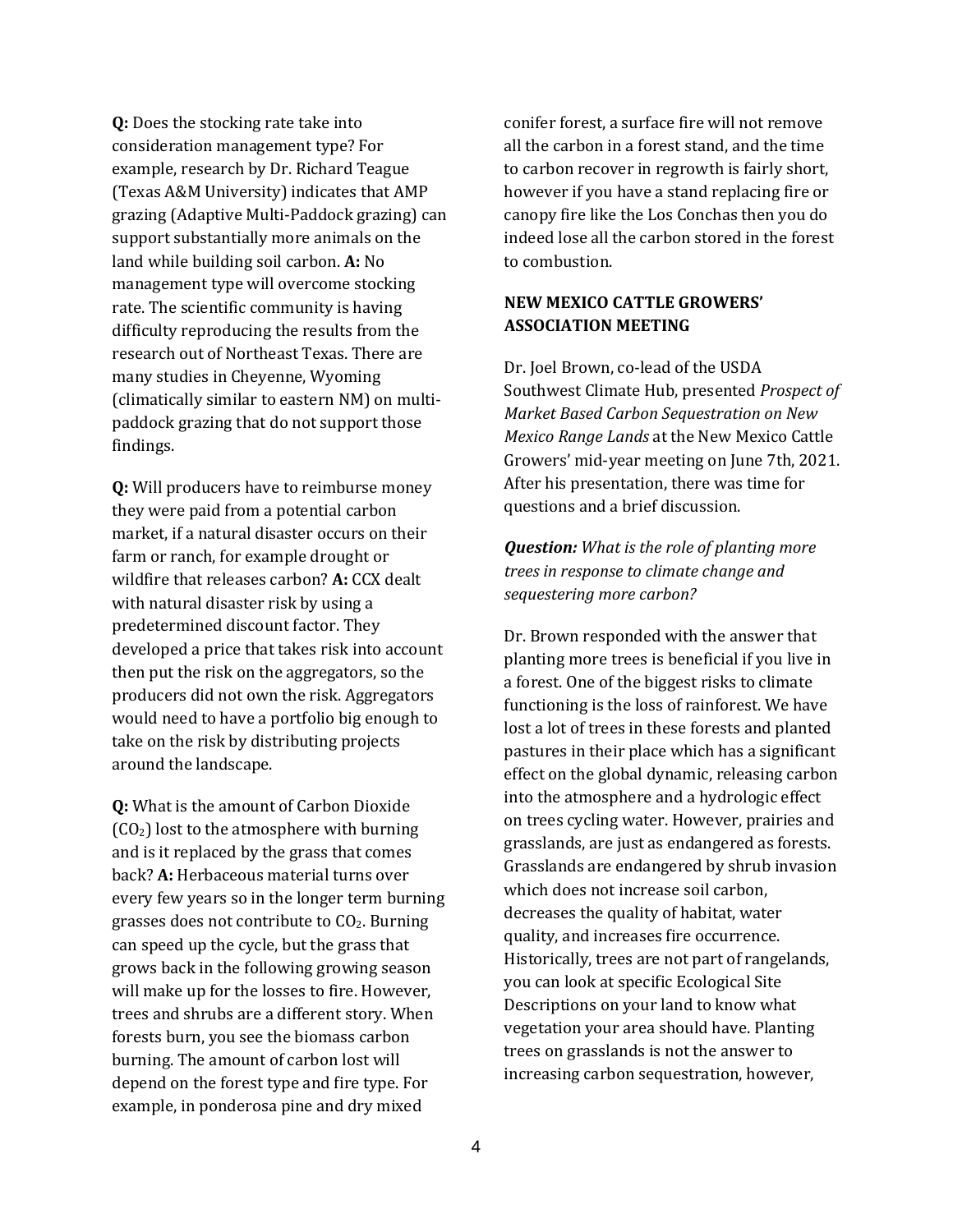managing trees to keep them where they belong can be helpful.

#### *Question: How is soil carbon measured?*

Measuring carbon is well defined but every method involves digging a hole. On rangelands, measuring carbon requires some upfront thought and work as the soil is highly variable. Changes to the carbon pool are hard to detect with the level of technology we have now. We will know more as more samples are taken but this is costly. Trying to measure something that changes in space and time costs a lot compared to a relatively low value of the commodity.

## *Question: Is there a difference between soil organic matter and soil carbon?*

There is a correlation between soil organic matter (SOM) and soil carbon. Generally, on grasslands, organic matter is 60% carbon.

## **DATA GAPS AND NEXT STEPS**

Soil carbon can vary dramatically across a landscape due to variation in topography, parent material, and past management (Bruce, 1999) making more long-term and precise measurements a necessity. There are data gaps specifically for NM as carbon stocks are estimated on a national scale but not as thoroughly regionally or locally. The lack of long-term, consistently measured data makes it difficult to know how much carbon is truly available and how much can potentially be earned from carbon credits in the event of a carbon market.

A difficulty specific to quantifying New Mexico's total carbon stock stems from the lack of a comprehensive stock evaluation for both soil and biomass carbon by a single agency. The USDA NRCS Soil Science Division initiated a rapid carbon stock assessment (RACA) dataset with the goal to provide the United States with a quantitative estimate of soil carbon across the U.S. (Soil Survey Staff and T. Loecke, 2016). The RACA dataset is New Mexico's most comprehensive source for carbon stock and sequestration estimates per land-use type. However, the RACA data only provides an estimate for soil carbon and has large areas of missing data in central and southern New Mexico. The USFS provides a biomass carbon estimate for New Mexico, but only for the national forests. Published work from the literature review which cites carbon stock values for New Mexico are reported at varying depths and in units inconsistent and uneasily comparable with those cited from the USFS or RACA, making an estimate of New Mexico's total carbon stock per land-use type difficult to ascertain with certainty with the existing data.

There is a need for more in-depth analyses of carbon stock across NM with long-term field experiments incorporating robust statistical designs. Direct sampling would be more helpful to farms and ranches, as well as helping to inform national estimates and models. To make carbon markets accessible, a well-informed carbon tool would be beneficial. Modeling soil carbon has been done but often needs region-specific data to be calibrated. With more small-scale data collection, the models could be more accurate and useful in informing carbon markets and their potential in NM.

The high levels of both spatial and temporal variability means that designing a monitoring system to accurately reflect carbon changes can be difficult. Statistically valid measures of the carbon content at the farm scale are generally not economically viable. An effective strategy to support carbon markets